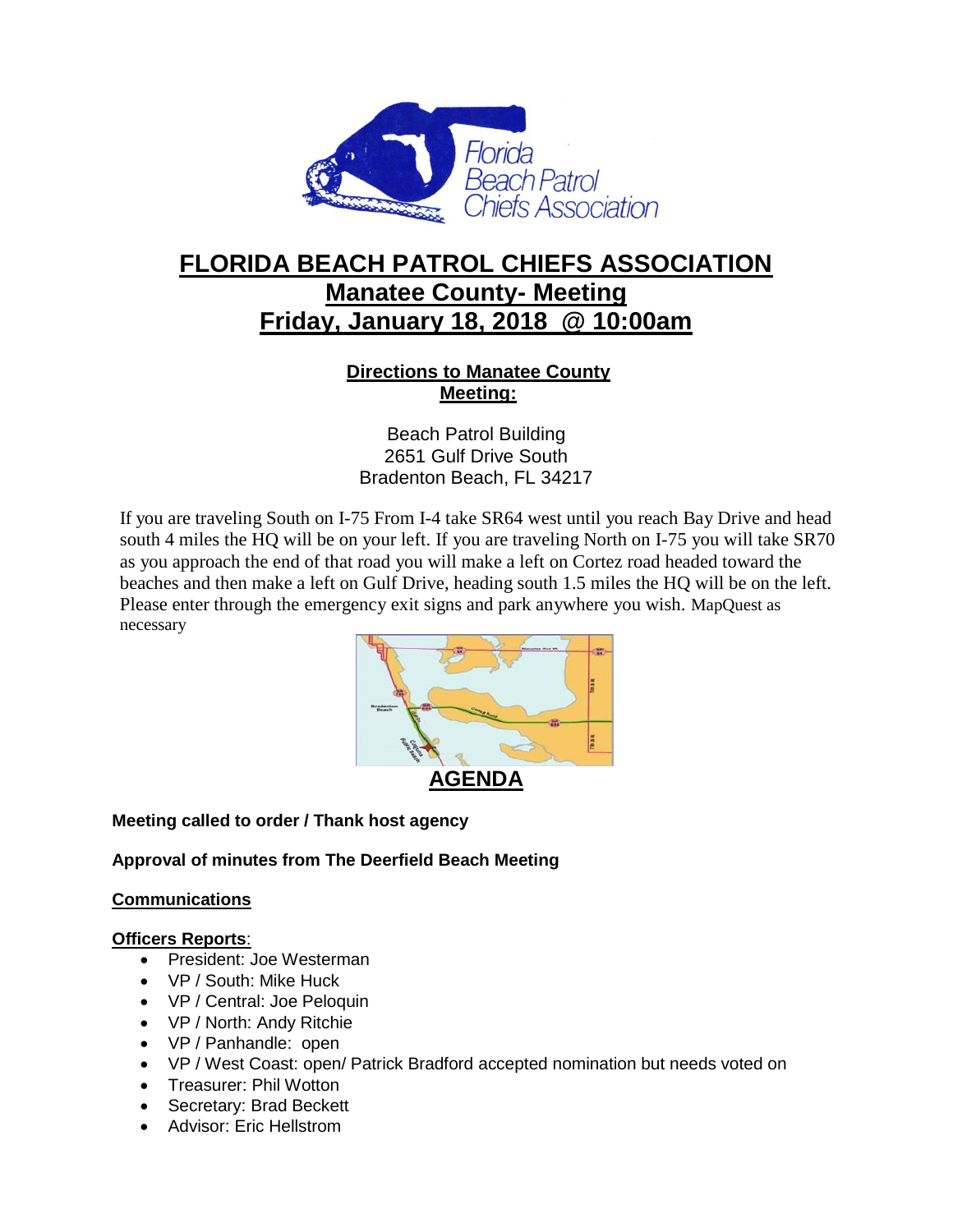# **Special Guest Presentation (Time Certain @ 10:00)**

Dr. Tracy Fanara from Mote Marine Laboratory discussing Red Tide

**Disposing of bills –** Treasury balance/ Collection of 2019 dues

**Business –** USLA / SER Update

## **Discussion**

- Panhandle outreach
- Website Update/Assignments **Missing SSL and Missing Website Firewall**
- Banquet Awards/USLA Awards (25 year etc.)
- Banquet Update from Deerfield Beach
- State Beach Flag Update
- Committee on Red Tide Signage recommendations update
- 2019 Meeting Schedule
	- January 18<sup>th</sup> (**Friday @ 10AM**) Manatee County
	- February 13 Dania Beach
	-
	- April 13 (Saturday) **Volusia County** \*
	-
	- June 12 Miami Dade
	-
	-
	- September 18 Delray Beach
	- October 19 (**Saturday**), Brevard County
	-
	- December 11 Deerfield Beach

\*Possibly combining with USLA Meeting

• March Meeting – Correspond with Banquet • May 15, @ 4PM Flagler Beach (Coquina cup 5/16,17) • July Meeting **Correspond with Regionals** • August **No Meeting** • November 13 Indian River County

#### **New /Old Business**

- Public Education
- Assignment of Surveys

#### **Committee Reports**

- Beach Statistics // Salary Survey // Florida Beaches and Phone Directory
- FBPCA Apparel Coordinator
- Sprint Series Tournaments / EMS Competitions
- Special Risk Retirement
- Public Education
- FBPCA 2019 Budget Expenditures and projects
- FBPCA Librarian / Historian Photographer
- FBPCA By-Laws
- FBPCA Membership Drive
- Statewide meetings / Educational Conferences